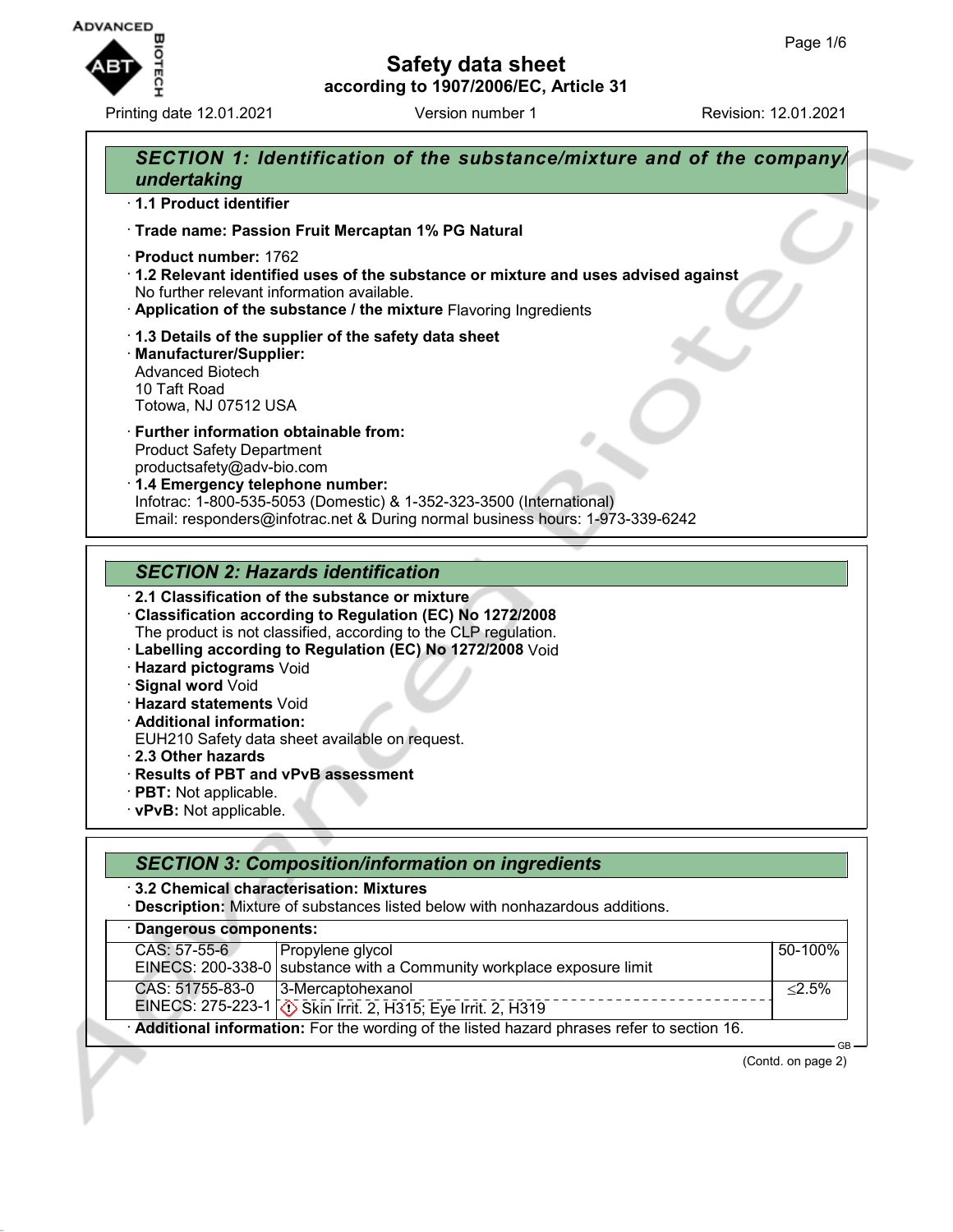

Printing date 12.01.2021 Version number 1 Revision: 12.01.2021

#### **Trade name: Passion Fruit Mercaptan 1% PG Natural**

(Contd. of page 1)

## *SECTION 4: First aid measures*

- · **4.1 Description of first aid measures**
- · **After inhalation:** Supply fresh air; consult doctor in case of complaints.
- · **After skin contact:** Generally the product does not irritate the skin.
- · **After eye contact:** Rinse opened eye for several minutes under running water.
- · **After swallowing:** If symptoms persist consult doctor.
- · **4.2 Most important symptoms and effects, both acute and delayed** No further relevant information available.
- · **4.3 Indication of any immediate medical attention and special treatment needed** No further relevant information available.

### *SECTION 5: Firefighting measures*

- · **5.1 Extinguishing media**
- · **Suitable extinguishing agents:**
- CO2, powder or alcohol resistant foam.
- CO2, powder or water spray. Fight larger fires with water spray or alcohol resistant foam.
- · **5.2 Special hazards arising from the substance or mixture** No further relevant information available.
- · **5.3 Advice for firefighters**
- · **Protective equipment:** No special measures required.
- · **Additional information**
- Cool endangered receptacles with water spray.

Collect contaminated fire fighting water separately. It must not enter the sewage system.

### *SECTION 6: Accidental release measures*

- · **6.1 Personal precautions, protective equipment and emergency procedures** Not required.
- · **6.2 Environmental precautions:** Do not allow to enter sewers/ surface or ground water.
- · **6.3 Methods and material for containment and cleaning up:**
- Absorb with liquid-binding material (sand, diatomite, acid binders, universal binders, sawdust).
- · **6.4 Reference to other sections** See Section 7 for information on safe handling. See Section 8 for information on personal protection equipment.
- See Section 13 for disposal information.

# *SECTION 7: Handling and storage*

· **7.1 Precautions for safe handling** No special precautions are necessary if used correctly. · **Information about fire - and explosion protection:** No special measures required.

- · **7.2 Conditions for safe storage, including any incompatibilities**
- · **Storage:**
- · **Requirements to be met by storerooms and receptacles:** No special requirements.

Please refer to product specification for product storage requirements.

· **Information about storage in one common storage facility:** Not required.

- · **Further information about storage conditions:** None.
- · **7.3 Specific end use(s)** No further relevant information available.

(Contd. on page 3)

GB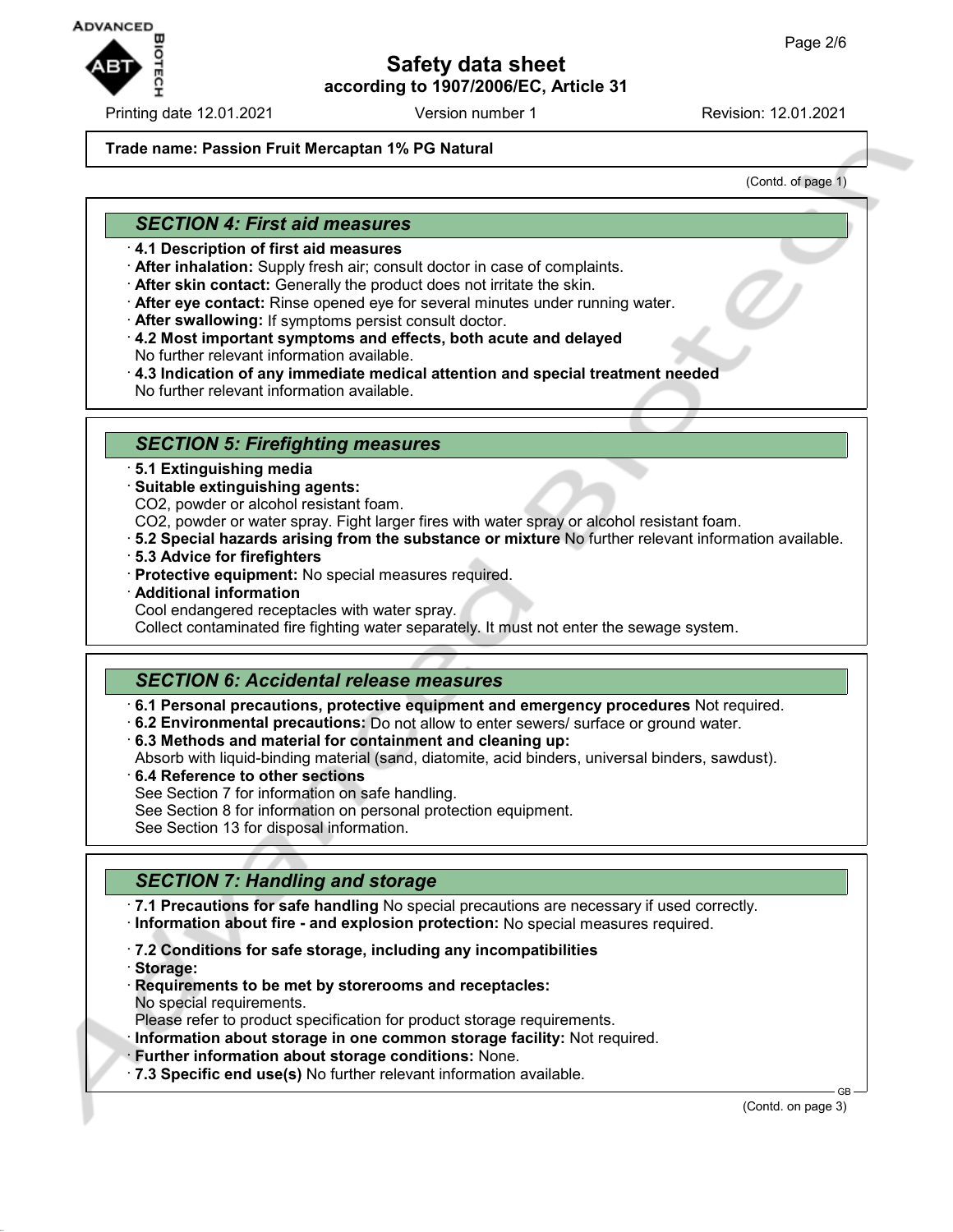

Printing date 12.01.2021 Version number 1 Revision: 12.01.2021

#### **Trade name: Passion Fruit Mercaptan 1% PG Natural**

(Contd. of page 2)

### *SECTION 8: Exposure controls/personal protection*

#### · **8.1 Control parameters**

· **Additional information about design of technical facilities:** No further data; see item 7.

#### · **Ingredients with limit values that require monitoring at the workplace:**

#### **CAS: 57-55-6 Propylene glycol**

WEL Long-term value: 474\* 10\*\* mg/m<sup>3</sup>, 150\* ppm \*total vapour and particulates \*\*particulates

· **Additional information:** The lists valid during the making were used as a basis.

- · **8.2 Exposure controls**
- · **Personal protective equipment:**
- · **General protective and hygienic measures:** Wash hands before breaks and at the end of work.
- · **Respiratory protection:** Not required.
- · **Protection of hands:**

The glove material has to be impermeable and resistant to the product/ the substance/ the preparation. Due to missing tests no recommendation to the glove material can be given for the product/ the preparation/ the chemical mixture.

Selection of the glove material should be based on consideration of the penetration times, rates of diffusion and the degradation

· **Material of gloves**

The selection of the suitable gloves does not only depend on the material, but also on further marks of quality and varies from manufacturer to manufacturer. As the product is a preparation of several substances, the resistance of the glove material can not be calculated in advance and has therefore to be checked prior to the application.

#### **Penetration time of glove material**

The exact break through time has to be determined by the manufacturer of the protective gloves and has to be observed.

· **Eye protection:** Goggles recommended during refilling

| 9.1 Information on basic physical and chemical properties |                                    |  |
|-----------------------------------------------------------|------------------------------------|--|
| <b>General Information</b>                                | Molecular Weight: 76.1 g/mol       |  |
| $\cdot$ Appearance:                                       |                                    |  |
| Form:                                                     | Liquid                             |  |
| Colour:                                                   | According to product specification |  |
| · Odour:                                                  | According to product specification |  |
| <b>Odour threshold:</b>                                   | Not determined.                    |  |
| · pH-value:                                               | Not determined.                    |  |
| Change in condition                                       |                                    |  |
| Melting point/freezing point:                             | $-68 °C$                           |  |
| Initial boiling point and boiling range: Undetermined.    |                                    |  |
| · Flash point:                                            | 71.2 °C                            |  |
| · Flammability (solid, gas):                              | Not applicable.                    |  |
| · Ignition temperature:                                   | 371 °C                             |  |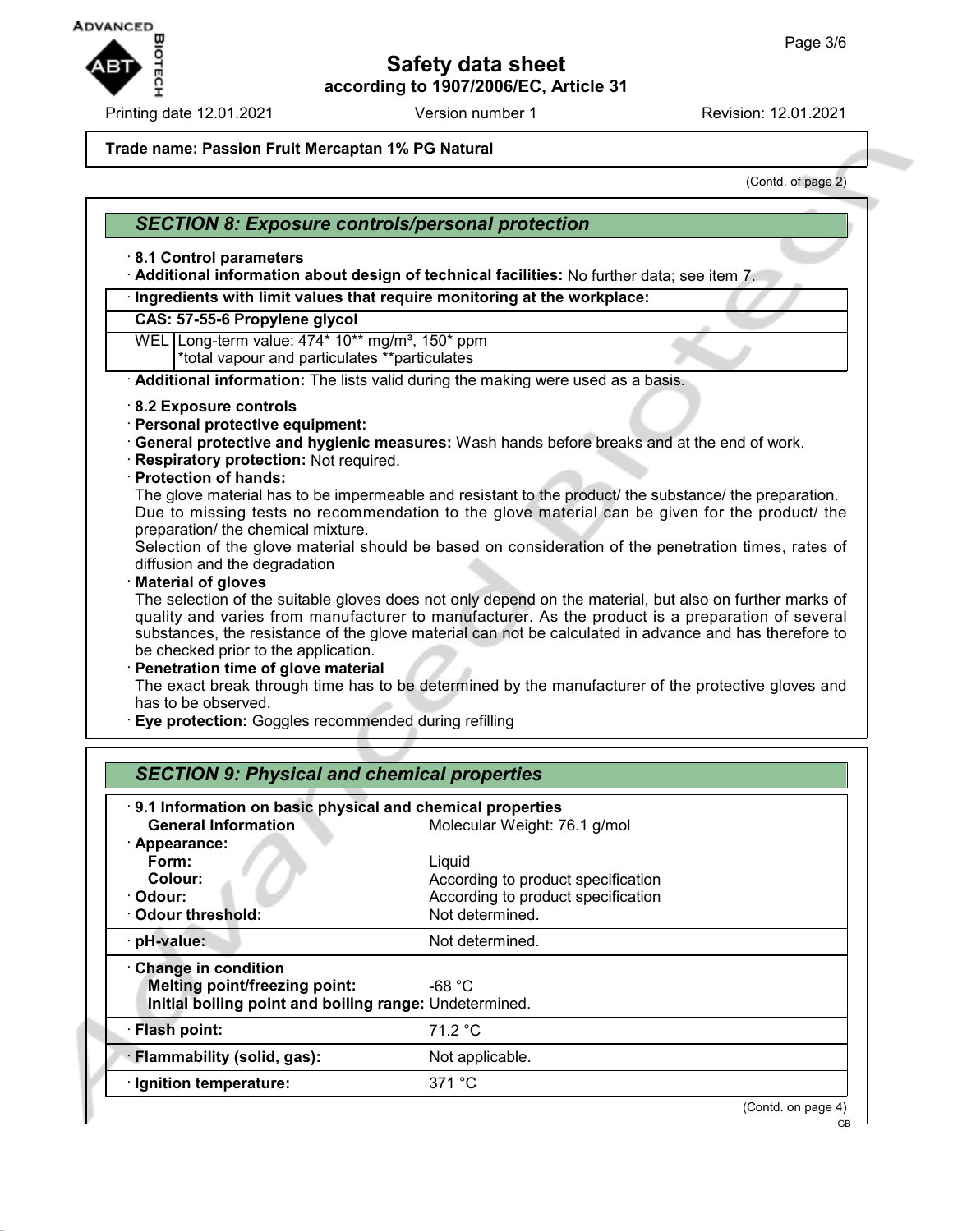

Printing date 12.01.2021 **Version number 1** Revision: 12.01.2021

#### **Trade name: Passion Fruit Mercaptan 1% PG Natural**

|                                                                                               | (Contd. of page 3)                                                        |
|-----------------------------------------------------------------------------------------------|---------------------------------------------------------------------------|
| <b>Decomposition temperature:</b>                                                             | Not determined.                                                           |
| · Auto-ignition temperature:                                                                  | Product is not selfigniting.                                              |
| <b>Explosive properties:</b>                                                                  | Product does not present an explosion hazard.                             |
| <b>Explosion limits:</b>                                                                      |                                                                           |
| Lower:<br>Upper:                                                                              | $2.6$ Vol %<br>12.6 Vol %                                                 |
| Vapour pressure at 20 °C:                                                                     | $0.11$ hPa                                                                |
| · Density at 20 °C:<br><b>Relative density</b><br>· Vapour density<br><b>Evaporation rate</b> | 1.037 $g/cm^{3}$<br>Not determined.<br>Not determined.<br>Not determined. |
| Solubility in / Miscibility with<br>water:                                                    | Not miscible or difficult to mix.                                         |
| · Partition coefficient: n-octanol/water:                                                     | Not determined.                                                           |
| · Viscosity:<br>Dynamic at 20 °C:<br>Kinematic:                                               | 46 mPas<br>Not determined.                                                |
| · Solvent content:<br><b>Organic solvents:</b><br>VOC (EC)                                    | 99.0 %<br>99.00 %                                                         |
| Solids content:                                                                               | 0.0%                                                                      |
| ⋅ 9.2 Other information                                                                       | No further relevant information available.                                |

## *SECTION 10: Stability and reactivity*

- · **10.1 Reactivity** No further relevant information available.
- · **10.2 Chemical stability**
- · **Thermal decomposition / conditions to be avoided:**
- No decomposition if used according to specifications.
- · **10.3 Possibility of hazardous reactions** No dangerous reactions known.
- · **10.4 Conditions to avoid** No further relevant information available.
- · **10.5 Incompatible materials:** No further relevant information available.
- · **10.6 Hazardous decomposition products:** No dangerous decomposition products known.

# *SECTION 11: Toxicological information*

- · **11.1 Information on toxicological effects**
- · **Acute toxicity** Based on available data, the classification criteria are not met.
- · **Primary irritant effect:**
- · **Skin corrosion/irritation** Based on available data, the classification criteria are not met.
- · **Serious eye damage/irritation** Based on available data, the classification criteria are not met.
- · **Respiratory or skin sensitisation** Based on available data, the classification criteria are not met.

(Contd. on page 5)

GB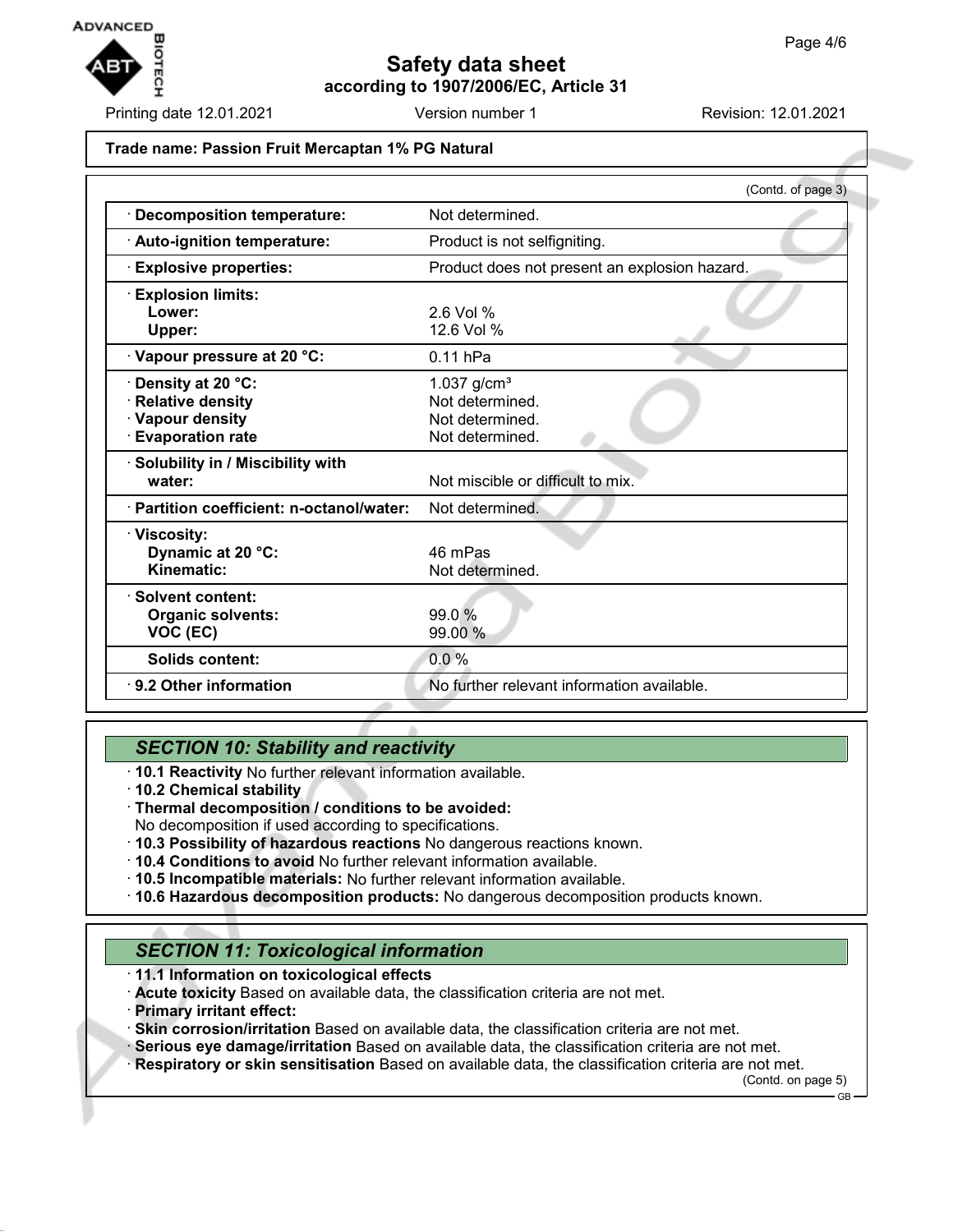

Printing date 12.01.2021 **Version number 1** Revision: 12.01.2021

## **Trade name: Passion Fruit Mercaptan 1% PG Natural**

(Contd. of page 4)

- · **Additional toxicological information:**
- · **CMR effects (carcinogenity, mutagenicity and toxicity for reproduction)**
- · **Germ cell mutagenicity** Based on available data, the classification criteria are not met.
- · **Carcinogenicity** Based on available data, the classification criteria are not met.
- · **Reproductive toxicity** Based on available data, the classification criteria are not met.
- · **STOT-single exposure** Based on available data, the classification criteria are not met.
- · **STOT-repeated exposure** Based on available data, the classification criteria are not met.
- · **Aspiration hazard** Based on available data, the classification criteria are not met.

### *SECTION 12: Ecological information*

#### · **12.1 Toxicity**

- · **Aquatic toxicity:** No further relevant information available.
- · **12.2 Persistence and degradability** No further relevant information available.
- · **12.3 Bioaccumulative potential** No further relevant information available.
- · **12.4 Mobility in soil** No further relevant information available.
- · **Additional ecological information:**
- · **General notes:**

Water hazard class 1 (German Regulation) (Self-assessment): slightly hazardous for water Do not allow undiluted product or large quantities of it to reach ground water, water course or sewage system.

- · **12.5 Results of PBT and vPvB assessment**
- · **PBT:** Not applicable.
- · **vPvB:** Not applicable.
- · **12.6 Other adverse effects** No further relevant information available.

## *SECTION 13: Disposal considerations*

- · **13.1 Waste treatment methods**
- · **Recommendation**

Must not be disposed together with household garbage. Do not allow product to reach sewage system.

- · **Uncleaned packaging:**
- · **Recommendation:** Disposal must be made according to official regulations.

| $\cdot$ 14.1 UN-Number            |      |  |
|-----------------------------------|------|--|
| · ADR, ADN, IMDG, IATA            | Void |  |
| 14.2 UN proper shipping name      |      |  |
| · ADR, ADN, IMDG, IATA            | Void |  |
| · 14.3 Transport hazard class(es) |      |  |
| · ADR, ADN, IMDG, IATA            |      |  |
| · Class                           | Void |  |
| 14.4 Packing group                |      |  |
| · ADR, IMDG, IATA                 | Void |  |